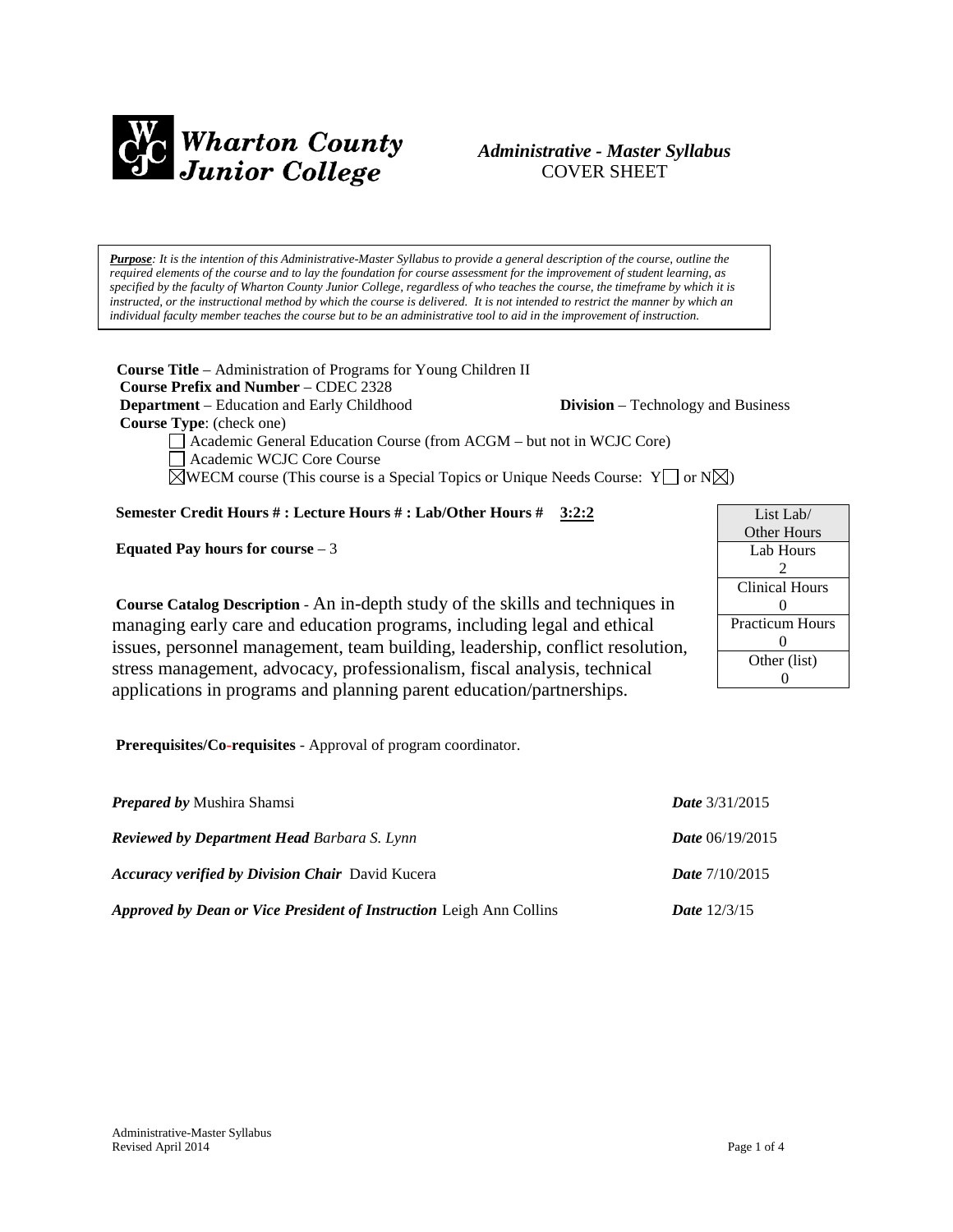

**I. Topical Outline** – Each offering of this course must include the following topics (be sure to include information regarding lab, practicum, clinical or other non-lecture instruction):

Each offering of this course must include the following topics (be sure to include information regarding lab, practicum, clinical or other non-lecture instruction):

- 1. Legal/Ethical Issues in Administering Programs for Children
- 2. Personnel Management
- 3. Conflict Resolution in Programs for Children
- 4. Stress Management for Self and Staff
- 5. Advocacy for Young Children and their Families: The Director's Role
- 6. Professionalism in the Administration of Programs for Children
- 7. Program Fiscal Analysis
- 8. Parent/Family Education
- 9. Creating and Maintaining Partnerships with Families
- 10. Application of Technology to Programs for Children
- 11. Leadership models; evaluation of one's leadership skills
- 12. Current Issues in the Effective Administration of Programs for Children
- 13. And any other topics deemed relevant by the instructor

These topics are introduced in 2 lecture hours and are reinforced through 2 lab hours/week (32 total lab hours for the semester).

National Association for the Education of Young Children Standards measured in this course:

- 1. Promoting child development and learning
- 2. Teaching and learning
- 3. Observing, documenting, and assessing
- 4. Using developmentally appropriate approaches to connect with children and families
- 5. Using content knowledge to build meaningful curriculum
- 6. Becoming a professional

#### **II. Course Learning Outcomes**

| <b>Learning Outcomes</b><br>Upon successful completion of this course,<br>students will: | <b>Methods of Assessment</b>                   |
|------------------------------------------------------------------------------------------|------------------------------------------------|
| 1. Discuss codes of ethical conduct;                                                     | 1. -7. Students will be assessed a class       |
| 2. Explain the administrator's role in                                                   | participation grade measuring their            |
| advocacy;                                                                                | participation in group discussion and in class |
| 3. Describe interpersonal                                                                | assignments                                    |
| management skills;                                                                       | 1.-7. Students will submit a notebook of lab   |
| 4. Explain legal issues;                                                                 | experiences and assignments that is graded     |
| 5. Evaluate parent involvement                                                           | according to a rubric; grade of 70 indicates   |
| strategies                                                                               | mastery.                                       |
| 6. Reflect upon weekly topics relevant<br>to the course content.                         |                                                |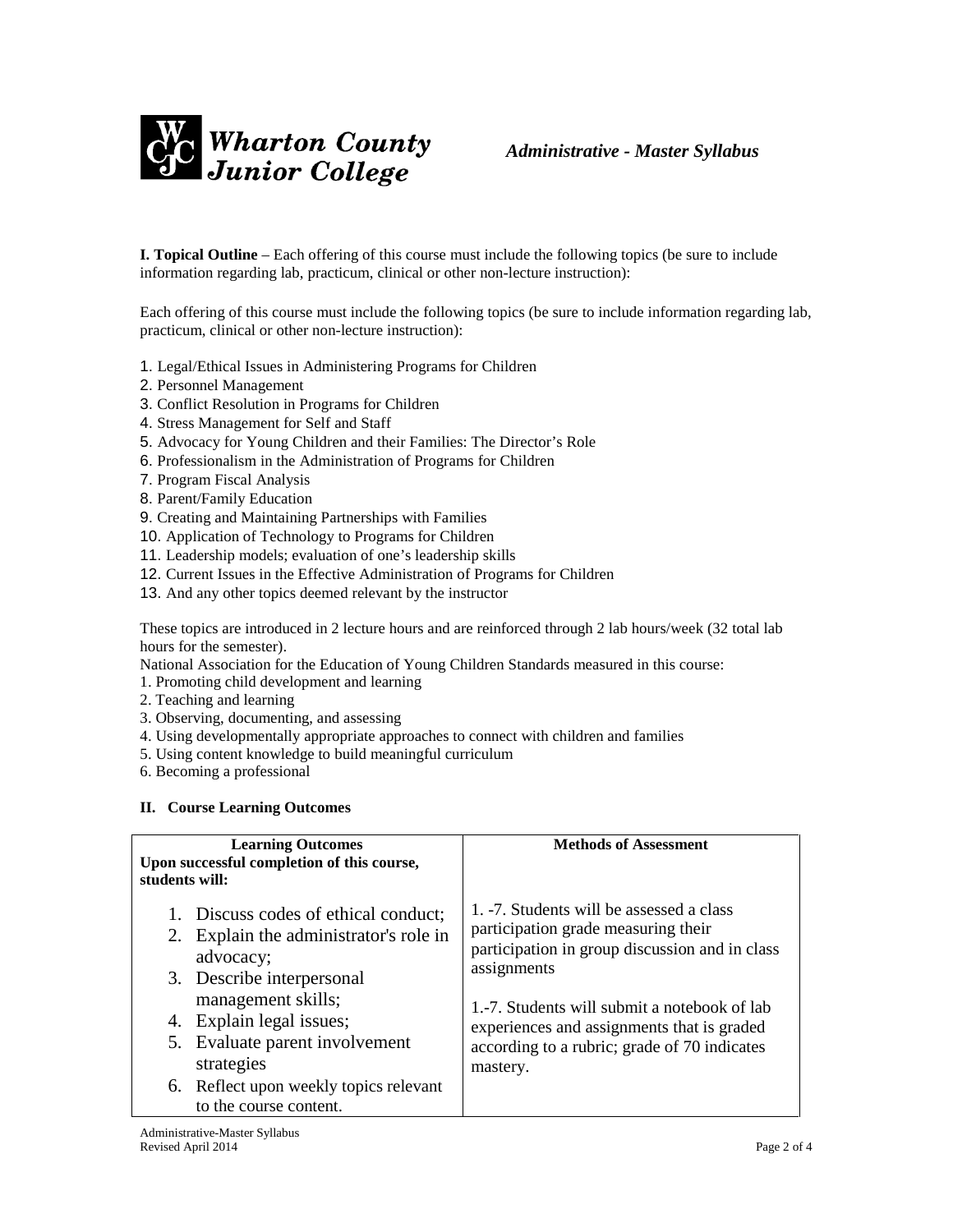| 7. Utilize skills in speaking, writing,<br>computation, and technical<br>applications. | 1.-5.7. Students will be evaluated in their lab<br>experiences by the center director according<br>to a departmental rubric.; grade of 70<br>indicates mastery<br>1. -5. Students will complete a midterm (with a<br>minimum of one essay question) and final<br>exam (and other quizzes deemed necessary by<br>the instructor) assessing course objectives. (<br>grade of 70 indicates mastery).<br>6. Students will participate in a weekly, in-<br>class journal reflection on the topic of study<br>for the |
|----------------------------------------------------------------------------------------|-----------------------------------------------------------------------------------------------------------------------------------------------------------------------------------------------------------------------------------------------------------------------------------------------------------------------------------------------------------------------------------------------------------------------------------------------------------------------------------------------------------------|
|----------------------------------------------------------------------------------------|-----------------------------------------------------------------------------------------------------------------------------------------------------------------------------------------------------------------------------------------------------------------------------------------------------------------------------------------------------------------------------------------------------------------------------------------------------------------------------------------------------------------|

# **III. Required Text(s), Optional Text(s) and/or Materials to be Supplied by Student.**

Most recent edition of:

Hearron, P. F. & Hildebrand. V. (most recent edition). Management of child development centers, Upper Saddle River, NJ: Merrill Pren-Hall

Bredecamp & Copple (2009). Developmentally appropriate practices in programs serving children (3rd ed.) Washington, DC: NAEYC. ISBN 13: 9781928896647

### **IV. Suggested Course Maximum** - 35

**V. List any specific spatial or physical requirements beyond a typical classroom required to teach the course**.

None

**VI. Course Requirements/Grading System – Describe any course specific requirements such as research papers or reading assignments and the generalized grading format for the course** After reading the text books and participating in class lectures and discussions, students will keep a record of their lab assignments in a binder or notebook that is graded according to a rubric and students are evaluated by the director of the external learning site on a departmental rating form so that the instructor can formulate the student's lab grade.

The final calculations in the grade are

30%-Student term project of weekly lab assignments/ lab performance 20%-Students are evaluated according to their attendance and participation in class discussions and participation in weekly in-class reflections 50%-Written Tests (midterm with one essay question, final exam, and other tests deemed necessary by the instructor).

Grading Scale A-90-100% B-80-89% C-70-79% D-60-69% F-59 and below

### **VII. Curriculum Checklist**

Administrative-Master Syllabus Revised April 2014 Page 3 of 4